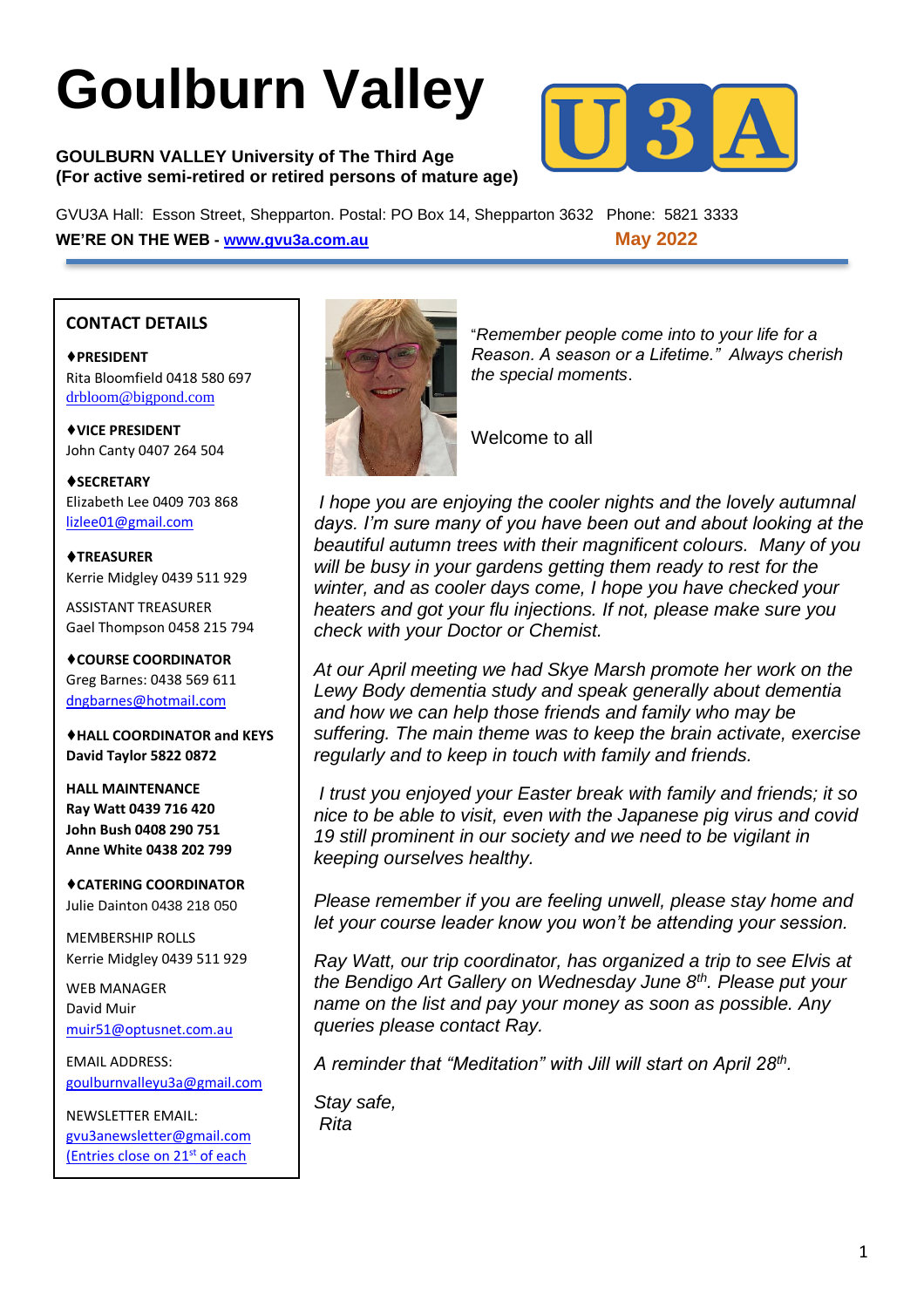#### **BUS TRIP: ELVIS PRESLEY EXHIBITION Bendigo: Wednesday, June 8th**

A trip is planned to visit Bendigo to see the Elvis Presley Exhibition at the Capitol Theatre. The bus will leave the U3A carpark at **8.15am** and return home at 5.00pm. The cost is **\$50** per person with a minimum of 40 people which includes your entry ticket and the bus. Lunch will be at your own expense. The closing date to enroll and for the payment of \$50 is May 13th, and will be nonrefundable after May 16th.

A registration book for interested people is on the table at the front door of the U3A Hall.

On the return trip we may stop off at Colbinabin to see the silo art - time permitting.

Payment can be made by direct deposit to U3A Trip Account BSB 633-000 Acc no. 129896049 -- (include your name). Or by cheque or cash in an envelope and place in the white letter box by the U3A office door. PLEASE include your name on the envelope.

If numbers permit then non U3A members will be welcome. Contact Ray Watt for details 0439 716 420

## **DANCE AND LEARN**

Dance and Learn with Linda commenced in February. Linda is a fully qualified and professional teacher with years of experience at all levels of ballroom dance. She patiently teaches us social dancing in both Old Time and Nu-vogue styles. Beginners are most welcome as well as those wanting to refresh past skills. A partner is not essential. There is a cost of \$5.00 per class.

Time: Every **Tuesday, 10 am to 12 noon**, **except the first Tuesday of each month.** Contact Ray Brisbane 0447 725 012

# **DRAWING CLASS**

The Thursday Drawing Class is open to anyone who would like to do some drawing. There is no structured teaching during this class. The participants support each other and share ideas in a happy, non-critical environment. Sometimes a YouTube tutorial on drawing will be shown for those who would like to watch. Discussion on drawing techniques learnt in the 'Scribblers' sessions are a hot topic of conversation along with general chit chat.

This week Kaye Falkner gave everyone copies of steps to drawing a cat and a dog. Here are photos of Kay hard at work on her drawings. **Requirements**: Pencil, Paper and a smile **Thursdays 10am to 12 noon**

*Feel free to drop in and say hello any Thursday and perhaps join us in our drawing.*

## **[Creative Crafts](https://www.gvu3a.com.au/creative-craft)**

As the cooler weather approaches, it is time to get out the

projects to work on in a warm environment. Come along on a Tuesday afternoon, work on your project and chat. All crafters are wishing Thurlie a speedy recovery from her hip operation. We look forward to welcoming you back soon Thurlie.

**Kave Falkn April 2022** 

Contact: Gael Thompson 0458 215 794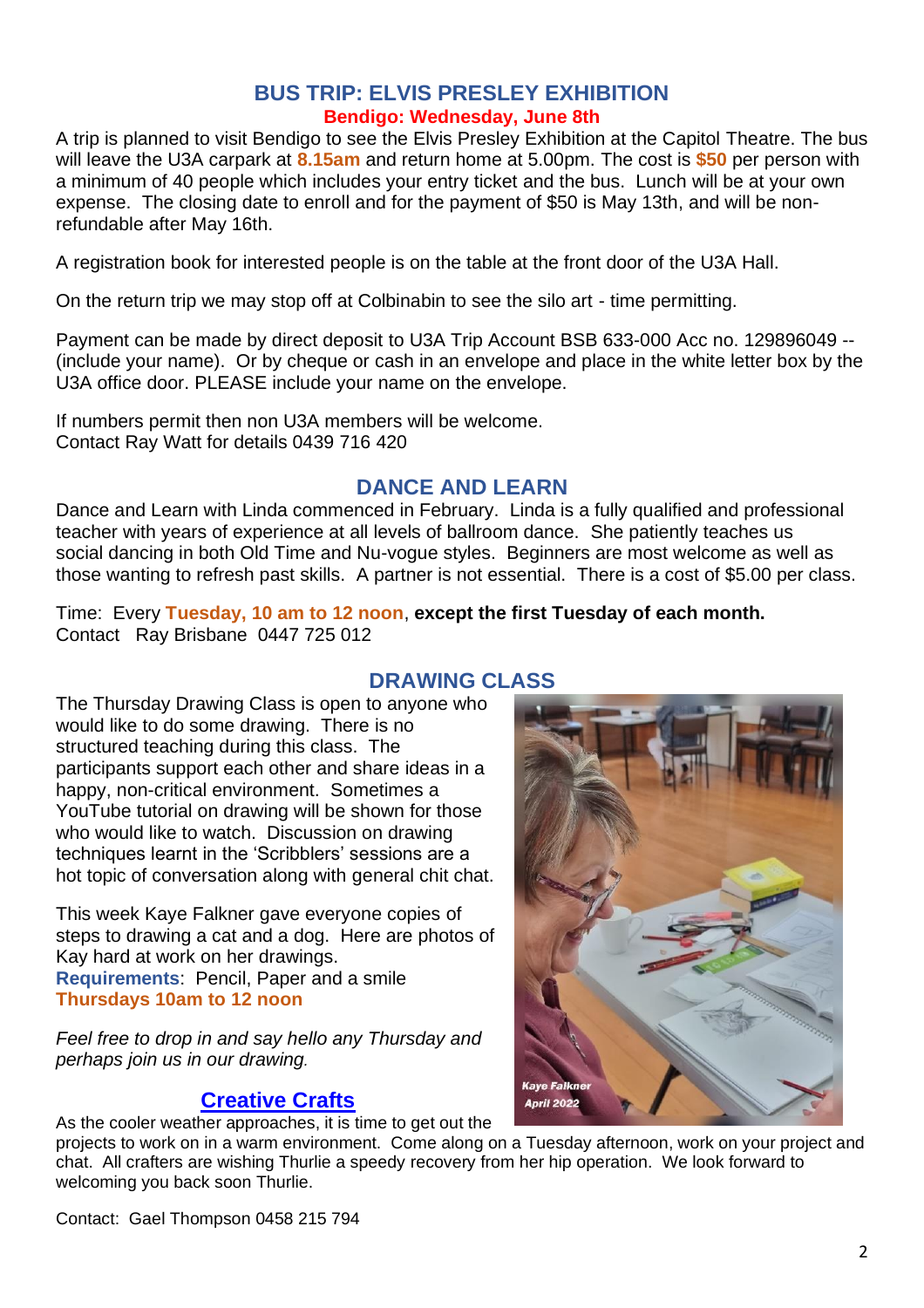## **WALK & TALK**

In April, nine walkers left the U3A carpark before driving to Kyabram. We parked at Edis Park for morning tea before a short walk to the Mural Picnic at the Kyabram Railway Station.

The platform is now used to view the town's water tank which is now a painted mural of the local birds. Then we continued our walk into the busy Allan street, stopping to view a history of Kyabram photos. We then returned to Edis Park for lunch

Our next Walk will be at the Winton Wetlands near Benalla on **Wednesday May 11th**. Meet at



the U3A carpark at 8.45am for a 9.00am start, stopping at the spit walk carpark for morning tea. There are a number of walks all starting at the carpark. The main walk will be the spit walk, one way, of 5km. However, walkers may choose the shorter Iunette walk of 4 km past the Eagles nest, or, for those feeling energetic, the return spit loop walk of 9 kms. The café is on the other side of the lake so bring your lunch and snacks. The Green Hill walk of 2.5 km is an optional extra after Lunch

David Taylor Mob 0412 802 427

## **[SCIENCE MATTERS](https://www.gvu3a.com.au/science-matters)**

At the March meeting we discussed the Rosetta project and how the Murchison meteorite inspired a ten-year project to determine the composition of an asteroid in space: the most complex space mission since the moon landings. At our next class on Monday May  $16<sup>th</sup>$  at 1.30 we will address the equally important detection of meteor orbits and collection of meteorite rocks on the ground.

While many meteorites are found each year, there are relatively few meteorites where the orbit has been determined and meteorite tracked back to where it originated in space. Australian scientists have been at the forefront of the technology to do just that. The Desert Fireball Network and the Global Fireball Observatory (Curtin University) were the first to develop and demonstrate this technology. Further, two GVU3A members (Derek Poulton and Graham Hanigan) are part of the Global Meteor Network (GMN). A global 'citizen science' project to detect meteors and find new meteor radiants. We will hear about some very early successes and how the GMN project might develop across Victoria in the future.

Derek Poulton and Allan Wilson (0427 399 648)

## **NATURAL RESOURCES AND REGIONAL DEVELOPMENT**

Natural Resources has two Presentations by interesting speakers in May. Any member is welcome to come along and take part in the discussion that follows.

On **Friday May 6th at 10am** Ms Sharon Terry will talk on the City of Greater Shepparton Environmental Program Priorities. Sharon, who manages the Environment Program at COGS, will lead discussion on what is being done and what is shaping these priorities in our local area.

Then, on Friday May 13<sup>th</sup>, Barrie Slatter<sub>-</sub>of Beccles (UK) and Katandra (Vic.) will speak on "Factors shaping rural development in the UK". Barrie lectured with Barry Croke at Dookie College in the late 1970s, then progressively acquired farming land around Katandra. In the UK he still conducts courses for land agents and property managers.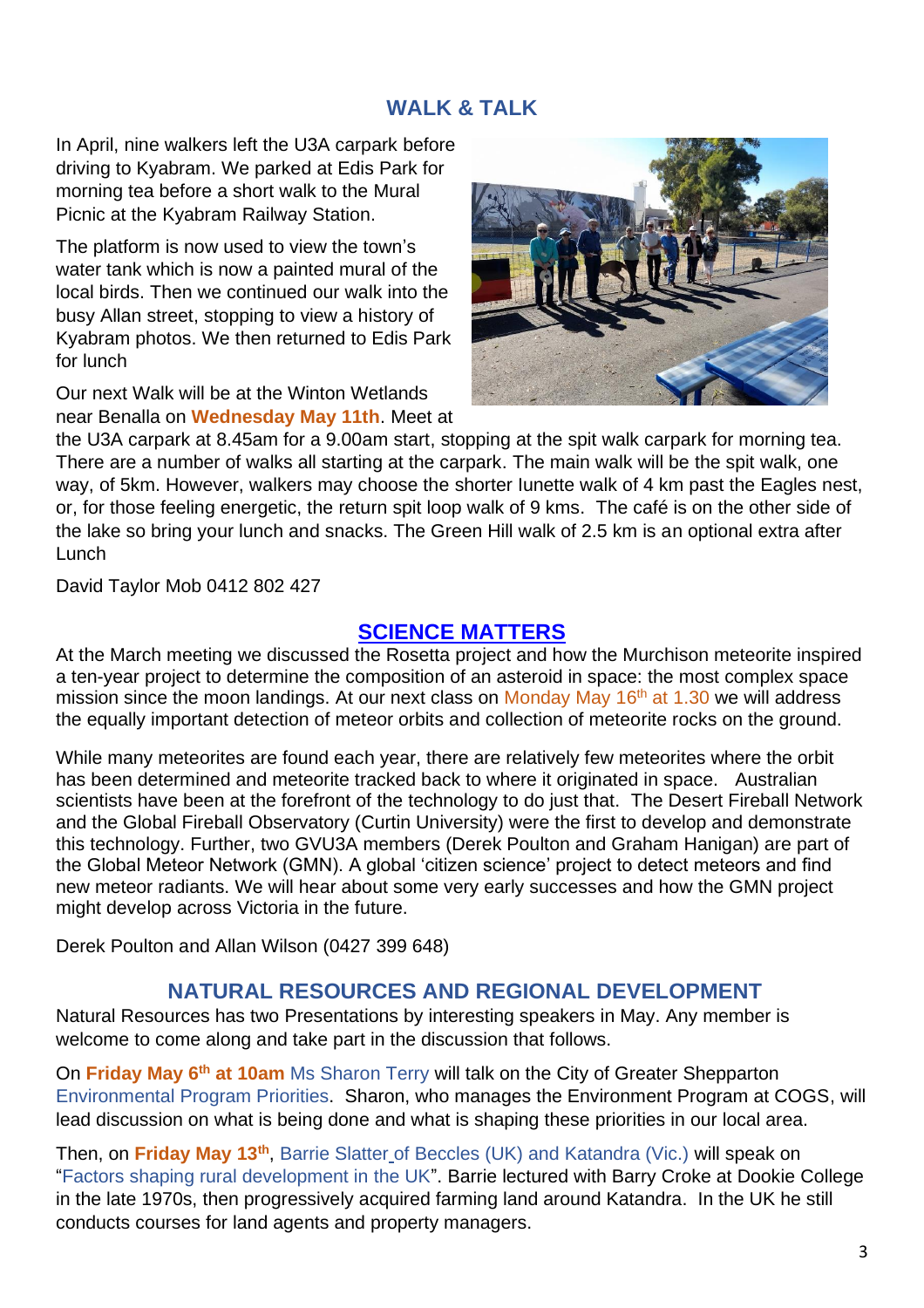## **STRENGTH AND BALANCE**

Strength and Balance is going from strength to strength. We are pleased to have welcomed some new exercisers to class this year and it has made for more fun and laughter. There is still a lot of mobility, flexibility, strength and balance happening and people are working hard to maintain their fitness which is wonderful to see.

Participants are getting together after class to go for coffee if they wish. Research has shown that group fitness is 80% social and that is why it has been so successful over the years and continues to be so. It Is much more fun puffing and panting in a group than on your own!

Class commences at **8,45 on Monday mornings** for 45 minutes except for public holidays and new people are most welcome. If you would like to join in and are unsure if it would be suitable for you, please ring me on 0402 019 552. Lyn Davidson

#### **MONDAY LUNCH CLUB**

The group will be going to The Shepp Club for lunch each Monday during May. They assure me they have overcome their staffing difficulties so we look forward to dining there on **May 2nd, 9th, 16th, 23rd and 30th.** Everyone is welcome to join the group of friendly regulars. Please ring Gail on 0400 531 856 the Friday before our gathering so numbers can be confirmed with the venue.

#### **[WRITING4PLEASURE](https://www.gvu3a.com.au/writing-for-pleasure)**

Our next Meeting will be on **19th May** at the G.V. Library. Marion will be our leader and her chosen topics are: **1. THE MOST AMAZING THING or 2. THE SHED. WORD: ASSUAGE**

**NEWS FLASH** – Regarding our end of year book - "*Spilling The Beans***".** We have 5 spare copies. If anyone wishes to purchase one, please see Mary Heneghan at the Art group on Wednesday morning. The cost is \$20.

**CONGRATULATIONS AND BOUQUETS TO PAM WELLS.** Pam joined our Writing group about four years ago. Her aim was to complete a biography, (which she had been working on for many years), of her late husband Lt. Col. Rod Wells. Each month Pam would read our group a chapter that she was working on. Then, after a few frustrations with editing and publication, her completed book emerged.

The book is called, **The Tiger Has Many Lives: - The Story of Rod Wells.** It tells of her husband's survival under interrogation, torture and solitary confinement at the hands of the Kempeitai in Malaysia, during WW2 and is a story of POW survival under extreme conditions.

\***Tim Bowden** AM will launch the book on **23rd April 2022**, at Victory Hall, Tatura beginning at 2pm. ALL WELCOME **- Cost of book is \$35.00.** *(Congratulations Pam, from all of us at the writing group. We are very proud of you*.)

CONTACT: Lyn Austin. (0468 312 602)

### **ITALIAN TEXT BOOKS**

If anyone has an Italian text book that they would like to return or re-sell, we would be grateful to use them in class. These are *Ci Siamo* and *Ultimate Italian*. Returned books can be left on the table inside the door at U3A. Otherwise you might like to return yourself to one of the Italian classes which meet on Friday afternoons. Classes resume on **April 29th** – beginners at 12 noon , intermediate at 1.45pm. Christine Wilson. 5822 1474.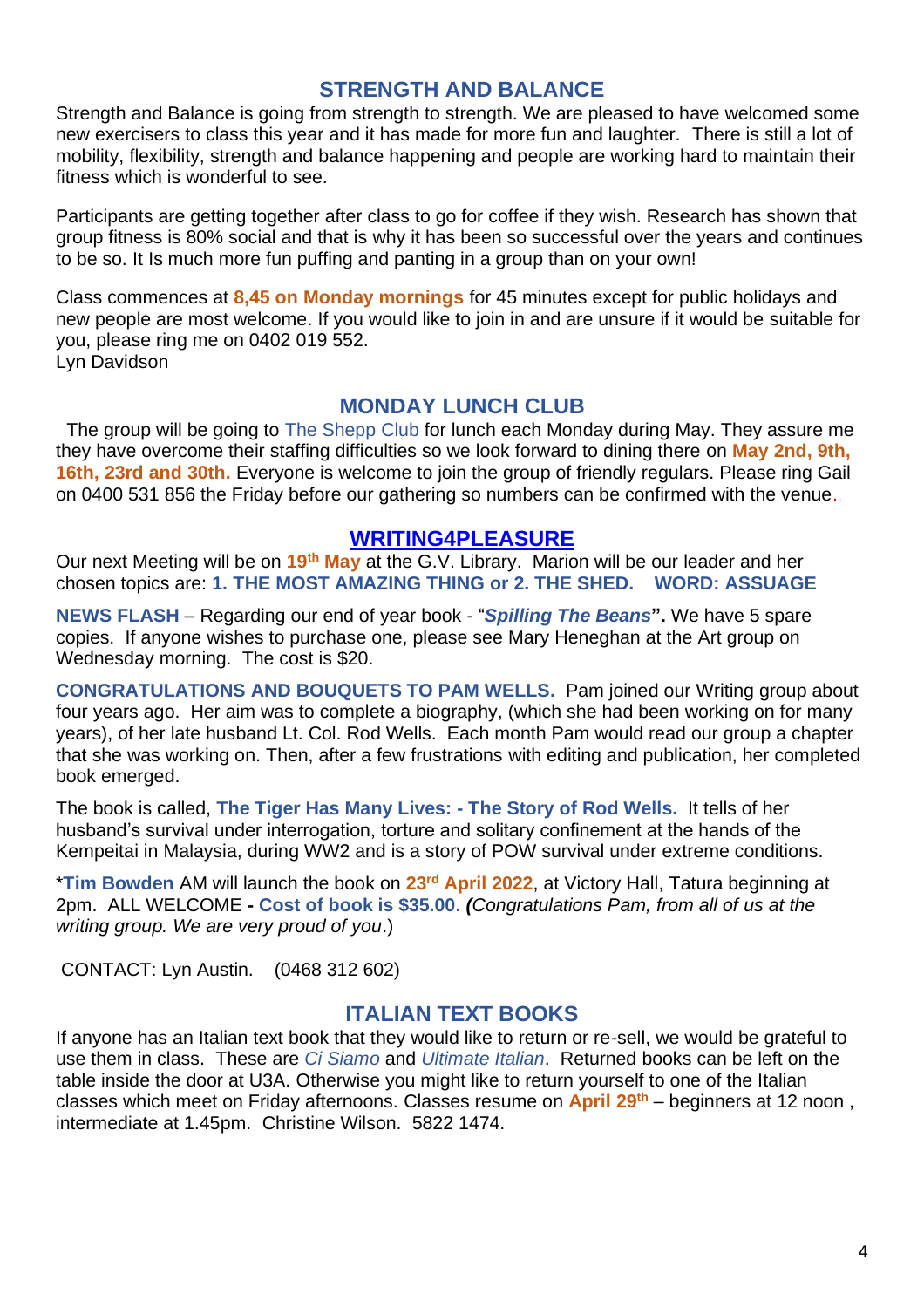#### **MEDITATION**

Meditation class begins on **Thursday 28th April**. If you would you like to learn how to meditate and find out which type of meditation suits your personality best, then please join us on Thursday afternoons at 4.15pm for an hour. The class will run for 6 weeks. Contact: [marigold.riordan@gmail.com](mailto:marigold.riordan@gmail.com)

### **ASTRONOMY**

Fifteen budding astronomers gathered at U3A hall on **Saturday 9 April**. Those with telescopes brought them along and Peter Read gave some first hand advice on collimation and alignment. We had a look at the computer program stellarium as a basis for planning star gazing nights. The skies cleared and a few of us took telescopes out into the car park to have a look at the moon and sky objects visible on the night. A star gazing night is planned for the near future. We will advise those interested when a date and location is arranged.

Derek has been busy putting 3 new meteor cameras together. One is being deployed by Graeme Hanigan at Rushworth. The other two are going to locations at Gordon and Melbourne. Derek is giving a talk about meteor camera networks as part of the science matters talk on Monday 16 May (see article this newsletter).

For further information Derek Poulton (0418 559 263) or Michael Goodwin (0448 402 032).

## **CPR (Cardiopulmonary Resuscitation) and Use of Defibrillator Update**

The Committee is again offering members the opportunity to refresh CPR skills at no cost to you.

John Carey from Echuca will be delivering a practical demonstration and provide an opportunity for you to refresh your **CPR** skills on **May 4th at 5.00pm**. He will also check our use of the defibrillator which stands ready on the wall at Esson Street.

John's talk and demonstration last year was very popular so feel free to put your name down again on a list at the front entrance. Numbers are limited to 25, so please put your names down as spaces will fill quickly.

**Place**: Esson Street Hall, **Date**: **May 4th** , **Time:** 5.00pm See Liz Lee (secretary) for a booking 0400 770 972, email: lizlee01@gmail.com

### **BIRD WATCHING**

Our **18th May** outing will be at Broken-Boosey State Park Drumanure Reseve, This is a River Red Gum - Grey Box and some Yellow Box Reserve with a good understory of shrubs. This is a morning outing so please be at the U3A Hall for a 9am departure.

The April outing was at Jordans Bend, Shepparton, where we observed 37 species, some of which were: Olive-backed Oriole (see photo), Brown and White-throated Treecreepers, Mistletoebird, Weebill, Yellow Rosella, White-browed Scrubwren, Buff-rumped Thornbill, Musk and Rainbow Lorikeets, Grey Fantail, Golden Whistler and Superb Fairy-wren. Please contact Don Roberts 0448 889 224 or Marg Clarke 0429 350 875.

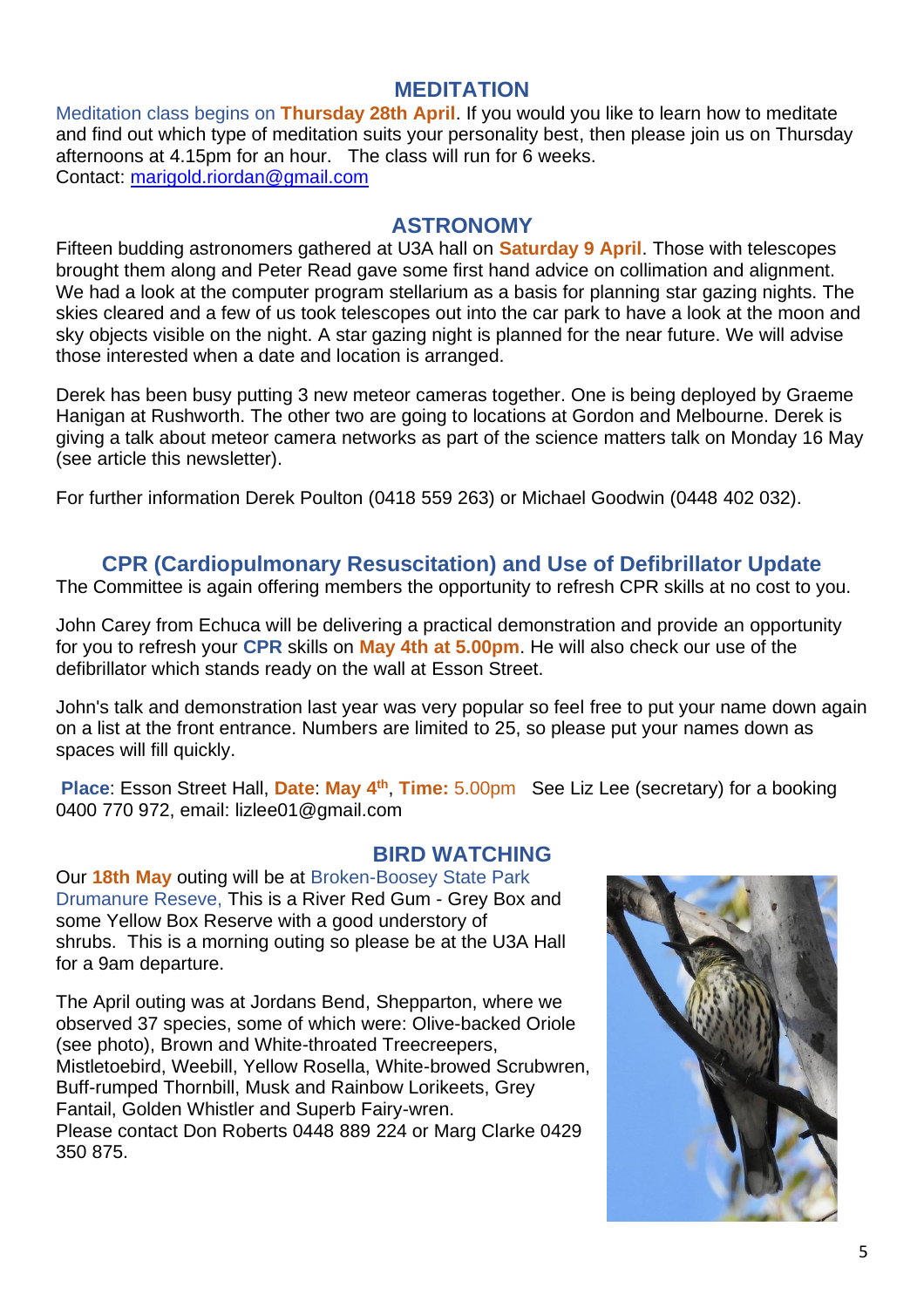# **[PHOTOGRAPHY](https://www.gvu3a.com.au/photography)**

Autumn in April saw four photographers gather at the Kyabram Fauna Park. The KFP is an interesting place and particularly good for testing out our photography skills. A vast range of animals can be found, many behind wire.

Lex gave us others an insight in how to make the cage wire "disappear", which can be quite tricky.

Later in April, on **Thursday 28th** to be precise and depending on the weather, we will either be at the Windmill for a second autumn outing, or back in the classroom for a "Show & Tell"



This photo, taken by Lex, or rather by the KFP shop assistant, shows the four at the end of a successful afternoon.

## **YARN CLUB**

If anybody would like to run Yarn Club let me know. The Yarn club is where people tell funny stories true or otherwise, jokes and riddles. If people are a bit shy or don't know any jokes or stories, they are most welcome to come and listen.

Greg Barnes [\(dngbarnes@hotmail.com\)](mailto:dngbarnes@hotmail.com)

## **INDUSTRY TOURS**

As I mentioned last newsletter, John Hetherington ran the class "Industry Tours" where every now and then he would hire a bus and GVU3A members would be taken to all sorts of industries around Shepparton.

John is unfortunately unable to continue on organising of these events, so we are looking for someone to take over. John will be able to advise the new course leader on what to do, where to go, etc. Let me know if you would like to take over this role.

As I also mentioned I would like to again thank John in helping make GVU3A a great place to be. Greg Barnes [\(dngbarnes@hotmail.com\)](mailto:dngbarnes@hotmail.com)

### **BOOK CLUB 3**

Our next meeting is on **Tuesday May 4th at 11.45**. Our novel is **Bruny** by Heather Rose. Come along and enjoy a lively discussion about novel and writer.

Jan Wallace/ Rita Bloomfield.

## **HISTORICAL STUDIES**

On **Monday 9th May 10am,** the speaker will be amateur historian & story teller, John Gribben.

His subject will be **Ted Rule: a humble Shepparton East orchardis**t, whose World War 1 exploits, recorded in his diaries, made him famous in Australia nearly 100 years ago.

John Dainton 0417 549 502